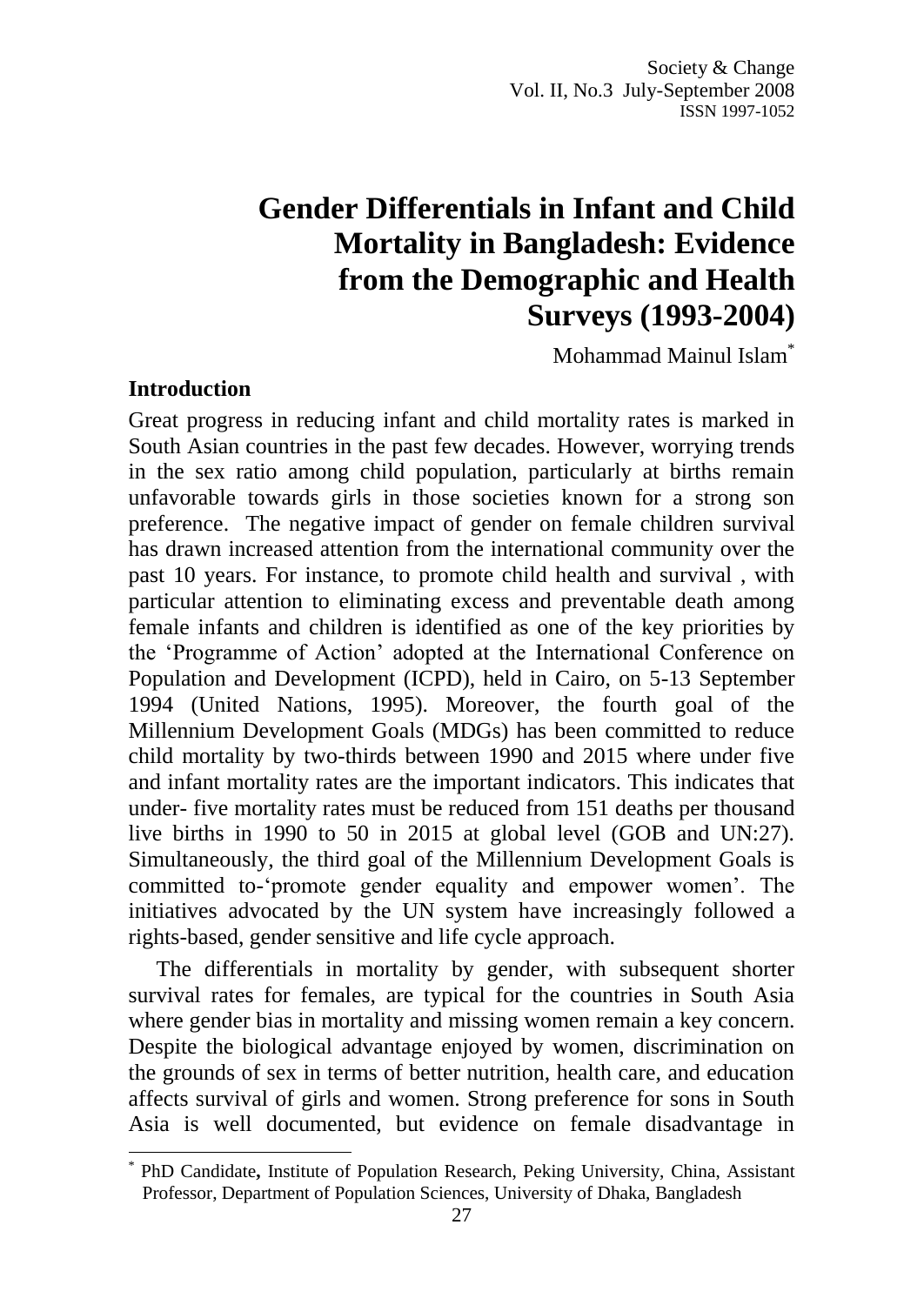childhood feeding, health care, and nutritional status is inconclusive (Mishra, Roy and Ratherfiord, 2004). A study indicates that missing women in Bangladesh were 3.8 million (8.9 percent of the female population) around 1980, and 3.7 million (or 6.9 percent) around 1990 as compared to 39.1 million  $(7.9\%)$  in India in 2001 and 4.9 million  $(7.8\%)$ in 1998 (Klasen and Wink, 2002). In South Asia, Nepal and Sri Lanka have made dramatic progress, Bangladesh and Pakistan improved substantially, and India improved moderately. Mortality studies in these countries suggest that female experiences higher mortality than males, especially during the childhood and throughout the childbearing years, with the exception of the perinatal and early neonatal periods where male mortality exceeds that of female mortality. This means that female mortality exceeds male mortality shortly after birth and the pattern is often sustained throughout women's child bearing ages. The differential is particularly striking in the 1-4 year age group and during the reproductive years. The marked reversal of sex differential in mortality during childhood and adolescence is apparently indicative of the sexbiased behavior which indicates discrimination against female children. It can be noted that an estimated 11 million children in developing countries die each year before reaching their fifth birthday (Westley, 2003). Many of these deaths could be prevented where gender can be important concern.

This paper examines gender differentials in infant and child mortality in Bangladesh as a case in South Asia as well as in other developing countries. Although there is remarkable progress, the existing rates are still high for which gender plays an important role. It is apparent from the *Sample Vital Registration System* (1981-2003) of the Bureau of Statistics (BBS) of Government of Bangladesh that the death rate of female child (1-4 years) compared to that of male child was higher over the years at national, rural and urban levels, respectively (BBS, 2000). But according to *Matlab Demographic Surveillance 2004* (International Centre for Diarrhoeal Disease Research, Bangladesh, ICDDR, B thereafter), male mortality is more pronounced than that of female both during infancy (less than 1 year) and childhood (1-4 years of age) cases (ICDDR, B, 2006).Here it can be noted that the data of Matlab, ICDDR, B is only valid for a particular area (Matlab) but not at national level although the quality of data are very good. However, in the case of under-five child mortality rate in Bangladesh, there was marked progress in 2005 as it stood at 72 per 1,000 live births for both male and female from previous year's 85 for male and 90 for female (UNFPA, 2005). Although the data from different sources indicates the distinct feature, data of *Bangladesh Demographic and Health Survey (BDHS, 1993-2004)* by the National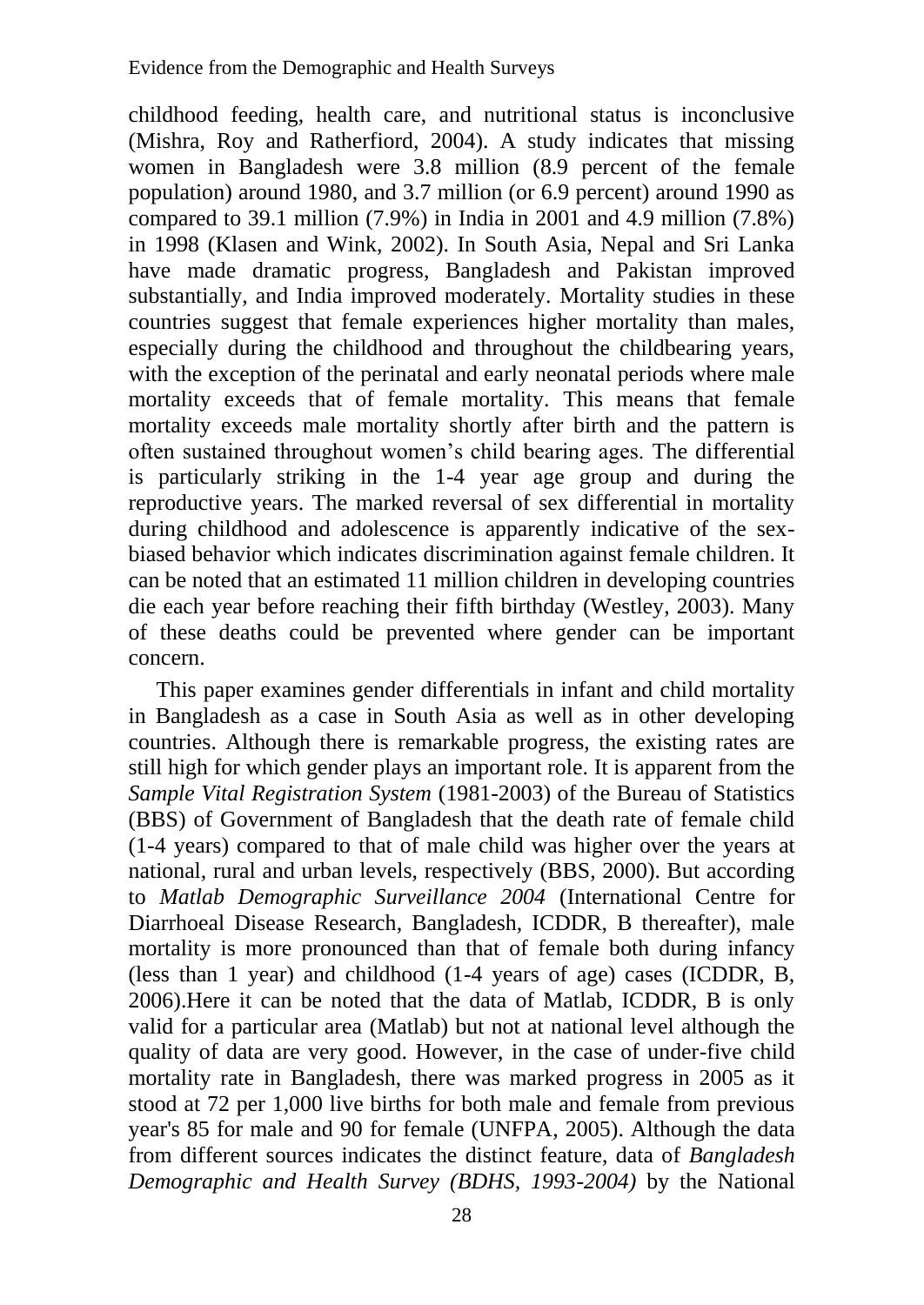Institute of Population Research and Training (NIPORT), Mitra and Associates, and ORC Macro is an important source of evidence as this survey has occurred at a regular interval since 1993 at the national scale.

From gender perspective, this paper aims to comprehend and explore the gender differentials in infant and childhood mortality in Bangladesh over times based on the BDHS data (1993-2004) for better policy options to ensure the gender equality and women's empowerment in this new millennium. Additionally this paper seeks to explore the gender determinants of the infants and Childs. By establishing the nature and extent of national patterns and trends of the differentials in infant and child mortality by gender, this paper also seeks to identify the contributory mechanism underlying the gender mortality differentials and changes therein through. Moreover, attempt has also been made to explore and elaborate upon possible intervention strategies aimed at improving in survival of female child in Bangladesh.

## **The Determinants of Gender Differentials in Infant and Child Mortality in Bangladesh**

The gender differentials in infant and child mortality during infancy and childhood have been of considerable interest to demographers as well as sociologists. Fertility decline, strong son preference and others have been identified to provide the major impetus for sex selection. The female deficit is associated with discrimination in favor of boys via practices such as sex-selective abortion, infanticide and neglect leading to excessive female foetal, infant and child mortality. It can be noted that the risk of death appears to be greater for males at all ages (Peters and Larkin, 1997). The fundamental genetic endowment contributes to sex differences in mortality in several different ways. In addition, interaction between genetic and environmental factors also contributes the differences (Waldron, 1983). Factors causing mortality can be divided into two categories: endogenous, biological or developmental, and exogenous, environmental or socio-economic. A constant interplay between these two groups of factors can be explain many of the differentiations in mortality among countries and also been sexes, particularly if strong gender biases exist. Both the social and biological differences probably contribute to observed gender or sex differentials.

Several studies in Bangladesh reflect that various factors especially demographic and socio-economic factors influence the levels of infant and child mortality which are revealed in several studies in the past. For example, childhood mortality rates are much higher in the poorer strata of population. Illiteracy of mothers, culturally determined attitudes with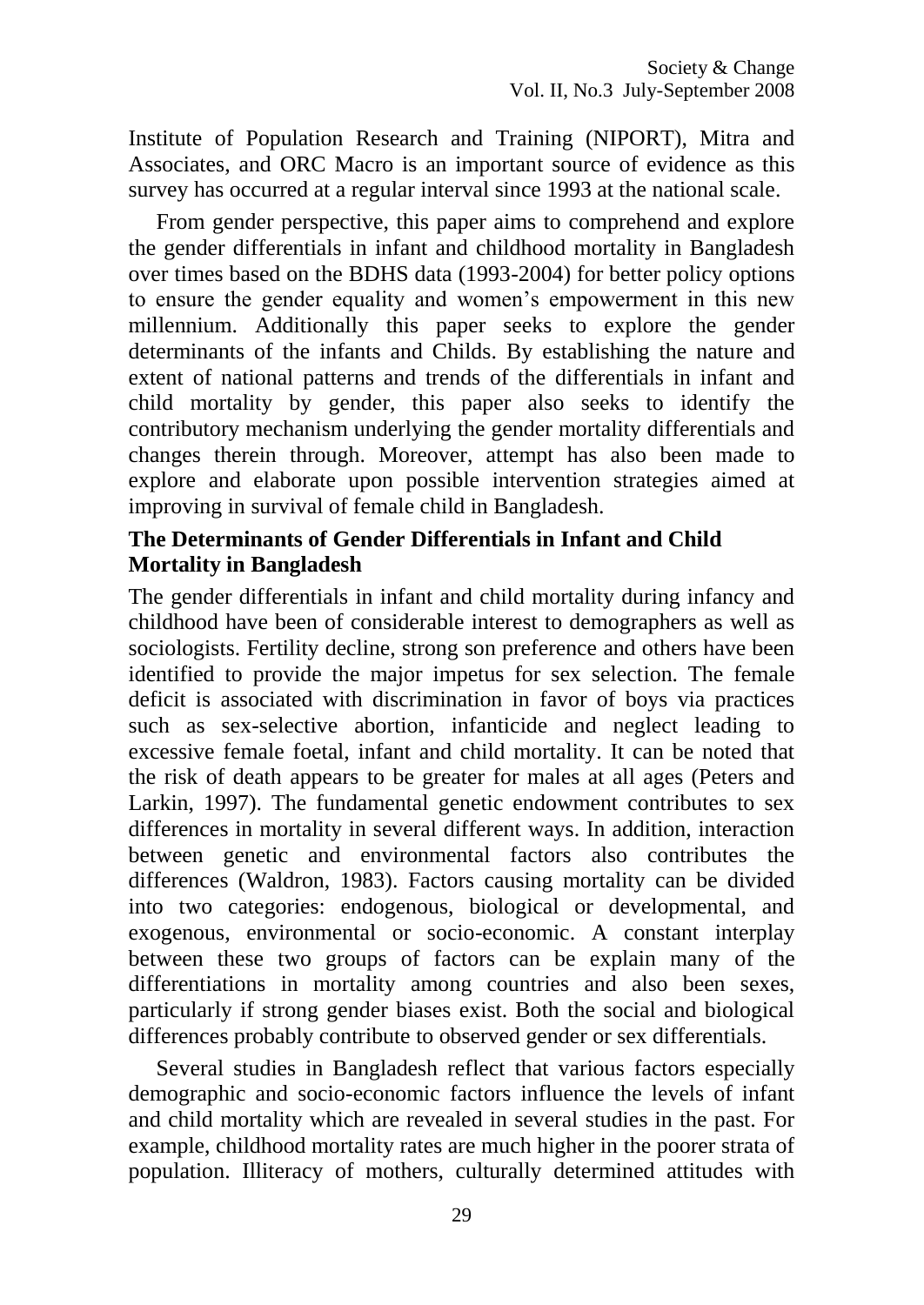respect to health and medical care, lack of basic knowledge and awareness of health problems, poverty and the inaccessibility of health facilities, all contribute to these high rates (Kabir and Amin, 1993). Children of educated mothers had a lower risk of dying. A study (Bairagi, 1980) indicates that the level of the mother's education shows a distinct influence on infant and child mortality, the rates being lower for mothers with some schooling. This phenomenon may be attributed to children of educated mothers enjoying better diets and better overall care than the children of non-educated mothers. Positive effect of mother's education was also reveled in another study (Bhuiya and Streetfield, 1991).

Infant and child mortality are also affected by sex-specific birth order, and length of interval between births. It was found that infant mortality was higher for boys than for girls, but child mortality was lower for boys (Huq and Cleland, 1990; Kabir and Chowdhury, 1992). However, variations are also reflected. Data obtained by the International Centre for Diarrhoeal Disease Research, Bangladesh (ICDDR,B) that, in the neonatal period (the probability of dying in the first month of life), male mortality exceeds female mortality, a sex differential consistent with the higher biological risks faced by male children. During the post-neonatal period (the probability of dying after the first month of life but before the first birthday) and childhood (1-4 years), the pattern is reversed, with female death rates exceeding those of males, especially at the ages between 1-5 months, 6-11 months and 1 year age group (ICDDR'B, 2006, Chen et al, 1981). This indicates that gender differentials in infant (the probability of dying before the first birth day**)** and child mortality (the probability of dying between the first and fifth birth day) are associated with cultural values. The lower mortality among boys has been attributed to the better care they receive compared with girls in terms of the distribution of food and preference for health care when they become ill(Chen, Huq and D'Souza,1981).

Infant and child mortality levels may show substantial differences according to the social and economic characteristics of the population. It can be noted that mortality studies in Bangladesh especially in focus to infant and Child mortality are mostly based on the data set of Matlab, ICCDDR,B(International Centre for Diarrhoeal Disease Research, Bangladesh) where continuous data have been recorded since 1966 under the Health and Demographic Surveillance System (HDSS). Although this is a very good source of demographic data on births, deaths, migration, marriages and divorces this does not reflect the sceneries of the overall nation with both urban and rural context. In this respect BDHS data reflect the overall nation even the data are retrospective and different in nature. Investigating gender differentials in infant and childhood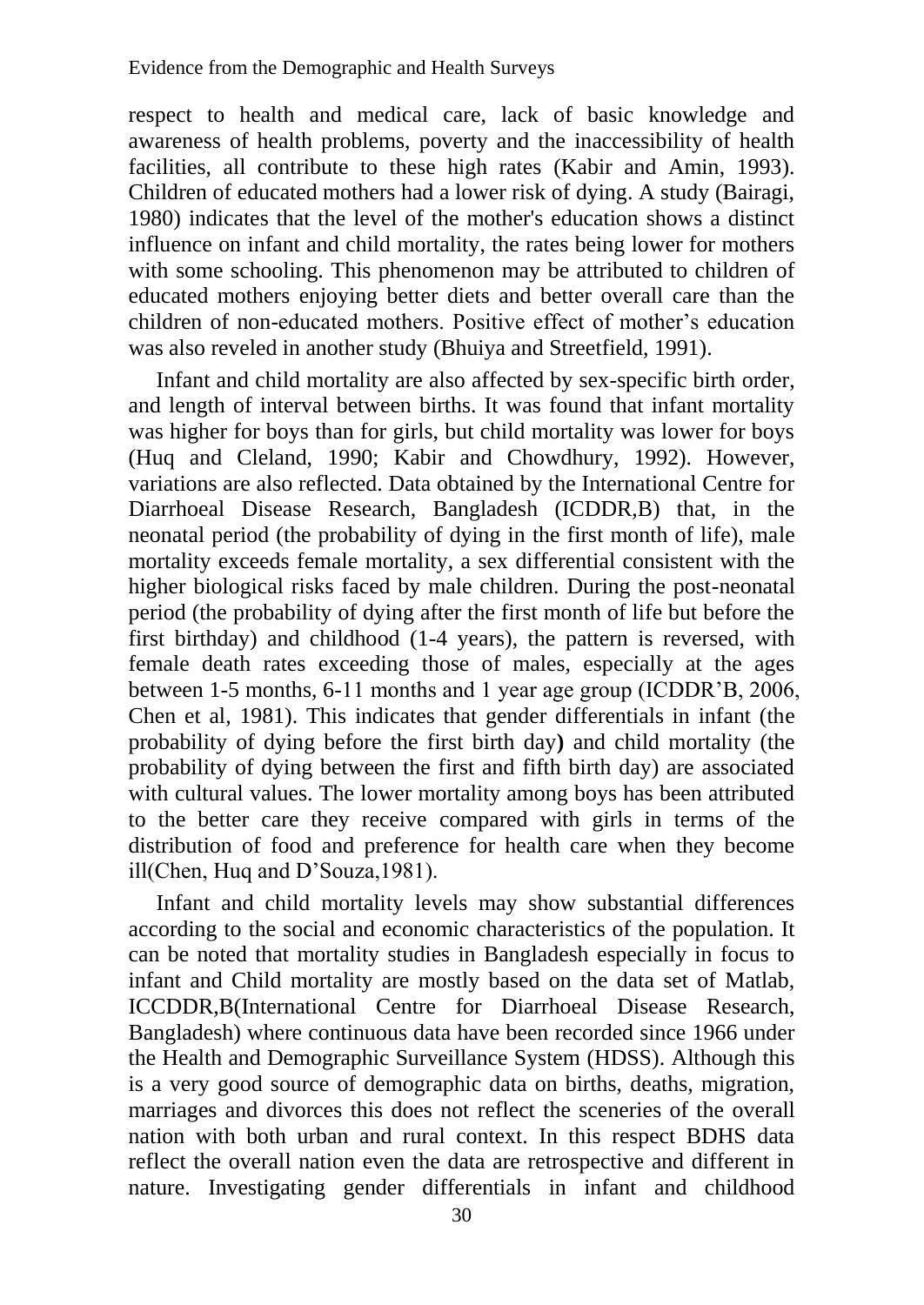mortality from BDHS data provides a unique outlook to comprehend the existing and changing situation with space dimensions. Moreover, analysis of BDHS data is necessary to carry out such analysis and provide in-depth knowledge to guide the future direction and effective implementation relate to gender and mortality to reach the desired goals, especially the MDGs by 2015.

#### **Data Sources and Methodology**

Here the data from *Bangladesh Demographic and Health Survey* (BDHS) conducted by National Institute of Population Research and Training (NIPORT), Mitra and associates, and ORC Macro (used as reference) will be widely used and complied for the analysis as BDHS has only such kind of data regarding national scale. Here it can be noted that 4(four) BDHS surveys were done in Bangladesh having representative sample from both rural and urban areas. By using the data from BDHS this paper shows a time series analysis regarding mortality based on gender and other associated variables.

This is a descriptive and explorative study in nature to comprehend the differentials between male and female childs. Here the data on mortality have been used from *Bangladesh Demographic and Health Survey (BDHS)* which is a nationally representative survey designed to obtain and provide information on the basic indicators of social progress including fertility, childhood mortality, reproductive and child health, nutritional status of mothers and children etc. It can be noted that 4(four) BDHS surveys were carried out in 1993-94,1996-97,1999-2000 and 2004 in Bangladesh as apart of the global Demographic and Health Surveys(DHS) program.

In the above mentioned surveys, the data for mortality estimates were collected in the birth history section of the women's questionnaire where women (aged 10-49) were asked to provide a complete history of their births including the sex of each live birth, months and the year of birth, survival status, and age at the time of the survey or age at death. Here it can be noted that this is only a descriptive and explorative activity in nature to comprehend the differentials between male and female childs mortality in Bangladesh following the evidences from BDHSs. Moreover in some cases data from the *Report on Sample Vital Registration System*, Bangladesh Bureau of Statistics also has been used to comprehend the nature along with comparisons.

#### **Data Analysis and Findings**

BDHS data from four nation wide surveys (1993-2004) indicate that infant (the probability of dying before the first birth day), child (the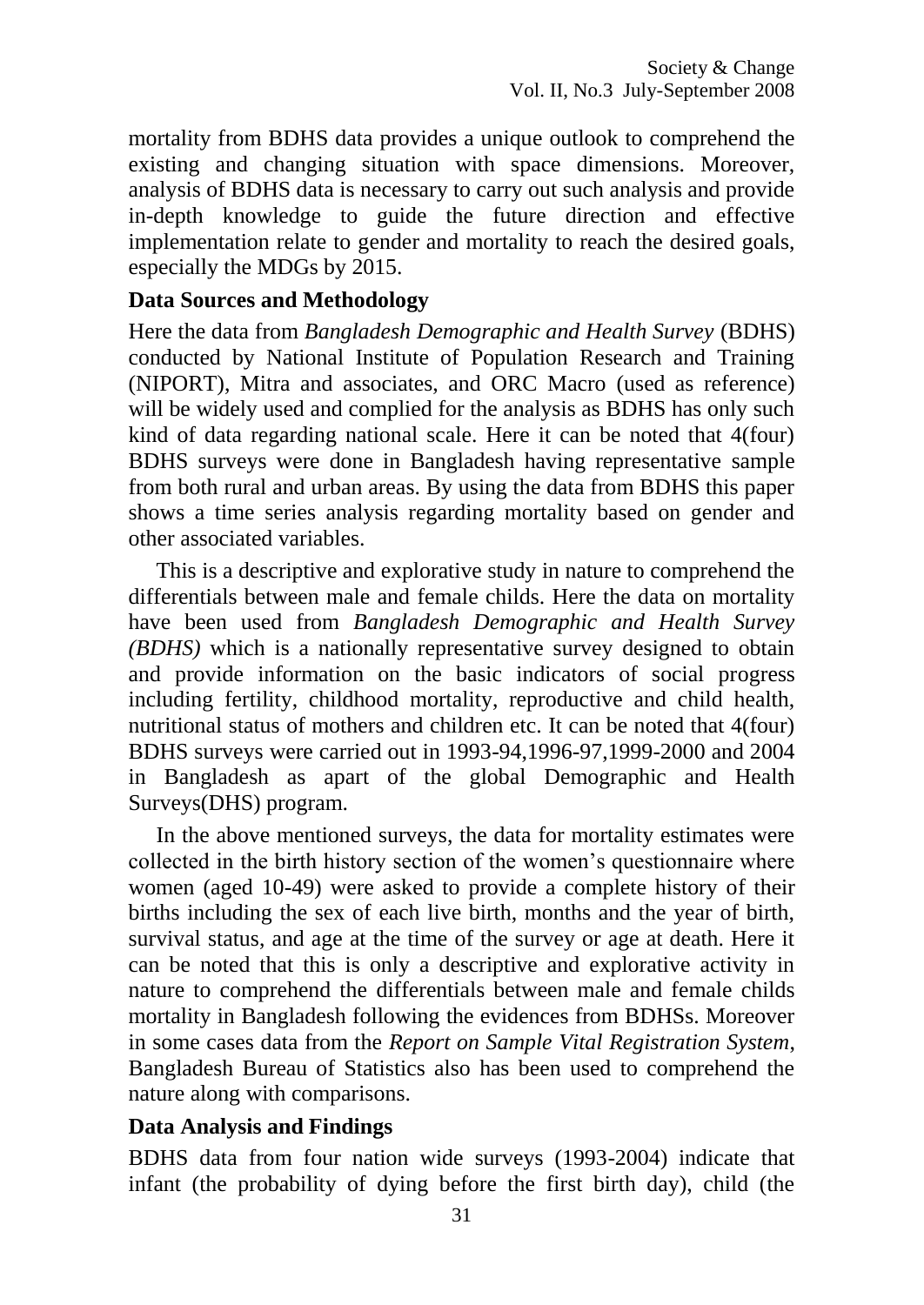probability of dying between the first and fifth birth day) and under-five aged mortality (he probability of dying before the fifth birthday) rate have declined significantly over times (Figure 1). Although the speed and space of declining is quite satisfactory, still the rates are high in nature. More specifically infant and under-five aged mortality markedly reduced. The surveys explore that the infant mortality was 116.5 per thousand live births in 1979-83(approximately the reference period), 87.4 in 1989-93 (approximately the reference period), 82 in 1992-96, 66.3 in 1995-99 and 65 in 1999-2003(BDHS, 1993-94, 1996-97, 1999-2000, 2004).The data indicate that the rate had declined sharply which continued up to 1999- 2000.But last survey explores the rate become slower than previous incidences. A significant progress has happened regarding the under 5 aged mortality as the rate declined to just half within the time period of 20 years. BDHS surveys report that the rate was 180 in 1979-83 (survey 1993-94), 133.1 in 1989-93,116 in 1992-96(Survey 1996-97),94 in 1996- 99 (Survey 1999-2000), 88 in 1999-2003 (Survey 2004).But in respect of child mortality the progress are more meaningful than other stated mortality indicators as the rate declined more than half(33%) in last 20 (1979-83 to 1999-2003) years where the rate was 71.8 in 1979- 83(approximately the reference period),50.1 in 1989-90 (approximate reference period), 37 in(approximate reference) and 24 in 1999-2003 (BDHS,1993- 2004).



*Figure 1: Trends and Patterns of Infant, Child and Under 5 Mortality in Bangladesh*

Here the main concern is not to explore the trends and patterns of infant, child and under 5 aged mortality in Bangladesh but to find out the gender differentials or gap among the infant and child mortality. Although from demographic point of view we use the term 'sex' indicating male and female here we have used gender is it socio-culturally constructed since the early lives of the birth. Biologically it is well accepted that regarding infant mortality male poses higher mortality than female everywhere in the world whether the place belongs to developed or developing regions.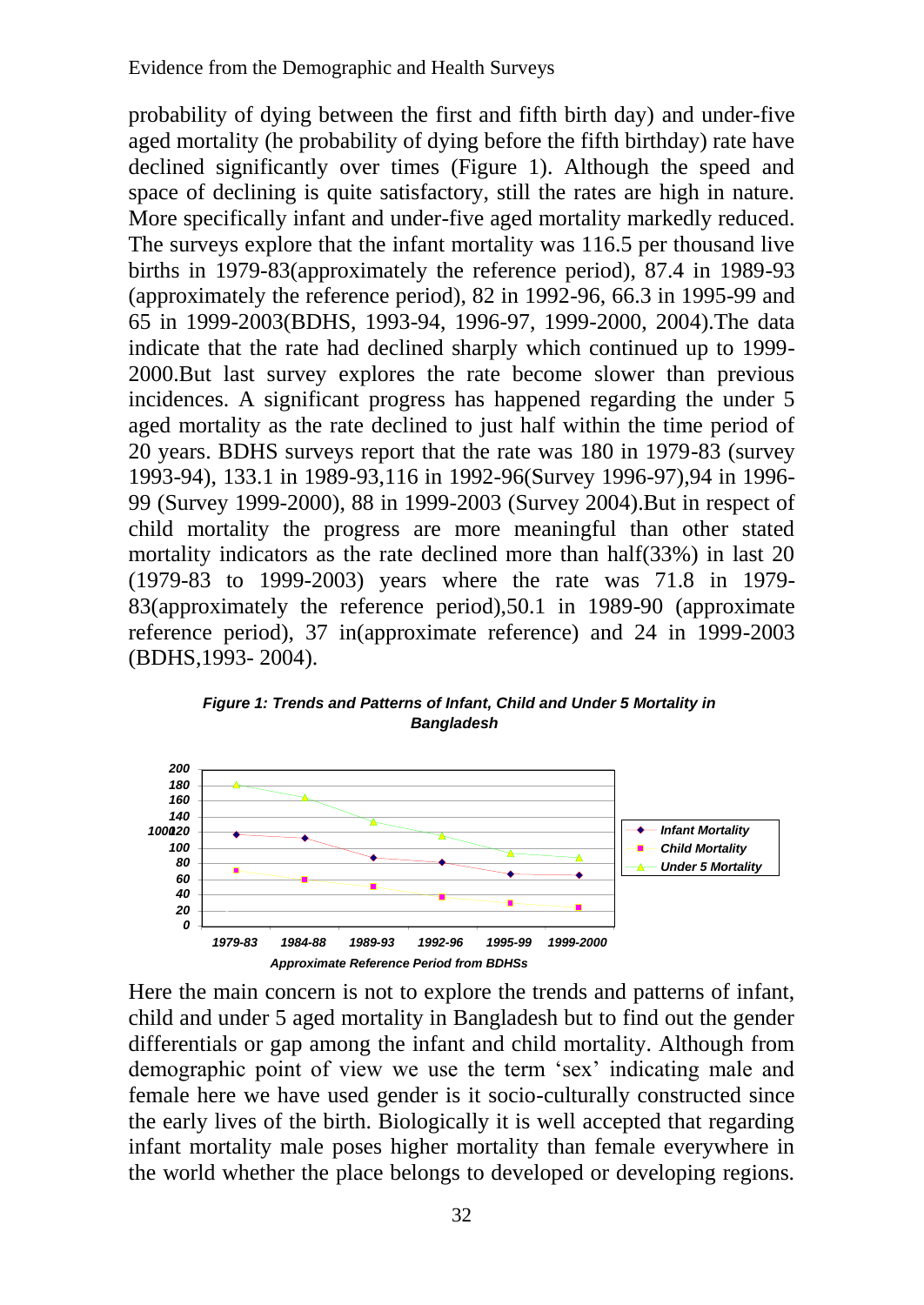But as the time passed the variations regarding death are more clearly reflected where female poses higher mortality than male and this is the striking feature in developing countries, especially in South Asia where gender biased behavior is one of the major causes of high childhood mortality where female shares higher mortality than male except for infant mortality. In this respect Bangladesh can be an example where gender deferential regarding infant and childhood mortality are reflected. Data from BDHS (1993-2004) indicates that there is a clear feature regarding gender variation, especially in 1-4 years aged child mortality. Table 1 and Figure 2 report that in terms of infant mortality including neonatal and post neonatal mortality male mortality is always higher than female which is universal due to biological ingredients and other relevant factors but maintained to decline the inequality since 1984 up to 1999 but the space difference increased during the approximate reference period of 1994-2003 where male pose 80 and female only 64 per 1000 live births.

*Table 1: Infant, Child and Under 5 Age Mortality by Gender for the 10 Year period preceding the surveys, 1993-2004*

| <b>BDHS</b>                                                                                         | Sex | o<br><b>NN</b> | ັ້<br><b>PNN</b> | $I\!M$ | CM   | $<$ 5 $M$ |
|-----------------------------------------------------------------------------------------------------|-----|----------------|------------------|--------|------|-----------|
| 1993-1994                                                                                           | M   | 70.9           | 36.5             | 107.3  | 46.7 | 149.1     |
|                                                                                                     | F   | 55.7           | 37.7             | 93.4   | 62.3 | 149.9     |
| 1996-1997                                                                                           | M   | 60.3           | 34.7             | 95.0   | 36.9 | 128.4     |
|                                                                                                     | F   | 49.0           | 35.2             | 84.2   | 47.0 | 127.2     |
| 1999-2000                                                                                           | M   | 54.7           | 27.5             | 82.2   | 28.4 | 108.3     |
|                                                                                                     | F   | 45.9           | 31.1             | 76.9   | 37.7 | 117.7     |
| 2004                                                                                                | M   | 52             | 28               | 80     | 24   | 102       |
|                                                                                                     | F   | 40             | 24               | 64     | 29   | 91        |
| $NN=Neonatal$ , $PNN=Post$ Neonatal, $IM=Infant$ , $CH=Child$ , $\leq SM=Under$ Five Aged Mortality |     |                |                  |        |      |           |

*Figure 2: Gender Differentials in Infant, Child and Under 5 Mortality in Bangladesh,BDHS,1993-2004 (For the 10-Year preceding the surveys)*

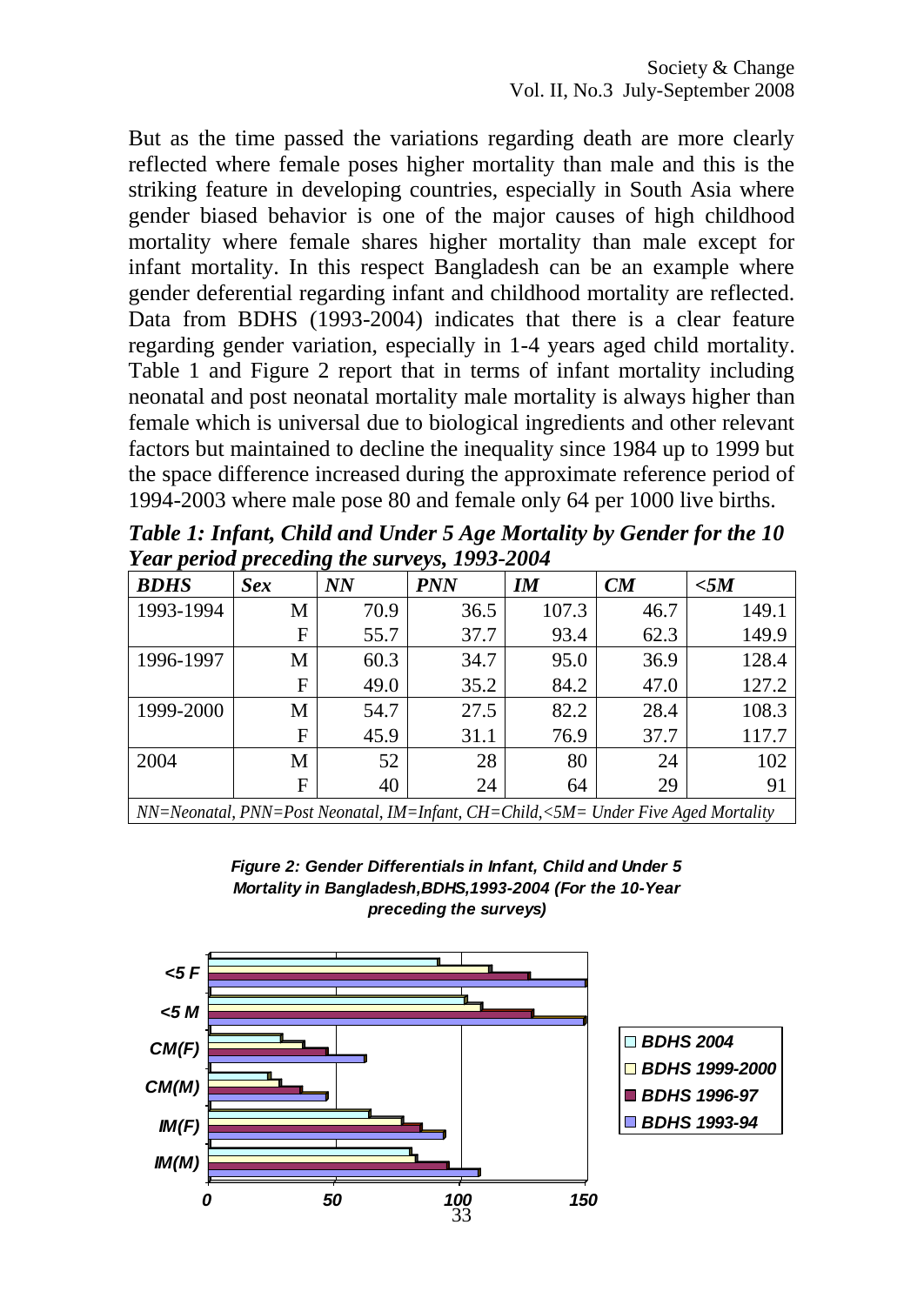But the scenario is completely different in case of child (1-4 aged) mortality where females shared the higher mortality than males all over the period of times although the trends are declining. Table 1 and Figure 1 clearly embrace the differential patterns of child mortality. It's good to state that positive sceneries are coming forward as the distance among child mortality (1-4 aged) rates by gender are becoming lower which tends to be equal in coming days if appropriate measures are taken. A number of factors might play the crucial roles in this respect. Evidence from Matlab Demographic Surveillance System, Bangladesh reflects that decreases in fertility and more care children received from parents especially among girls, expansion of child health services, and expansion of women development programs in general and particularly women's education in the past years contributed immensely to this decline (Alam, Ginneken and Bosch, 2005).Although the differences has declined markedly, it can not be concluded that discrimination against girls has removed as these differences still exits as shown in the BDHS surveys.

The table 2 indicates that the male to female child mortality ratio is increasing with the exception of the 1999-2000 survey which explore faster rate of the ratio resulting lower gender differentials. A considerable increase of ratio of the under-five mortality rate has occurred which also posses the same characteristic occurring the complete elimination of female disadvantages. In case of child mortality the increasing ratio is of positive nature but for neonatal mortality the increasing ratio over times explore male infants' vulnerability.

| Age-specific Probabilities<br>of Dying | 1993-94 | 1996-97 | 1999-2000 | 2004  |
|----------------------------------------|---------|---------|-----------|-------|
|                                        |         |         |           |       |
| <b>Neonatal Mortality Rate</b>         | 1.272   | 1.230   | 1.191     | 1.30  |
| Postneonatal                           | 0.968   | 0.985   | 0.884     | 1.16  |
| <b>Infant Mortality</b>                | 1.148   | 1.128   | 1.068     | 1.25  |
| <b>Child Mortality</b>                 | 0.749   | 0.785   | 0.753     | 0.827 |
| $<$ 5 Mortality                        | 0.994   | 1.00    | 0.920     | 1.120 |

*Table 2: Male/Female Ratio of Infant, Child and Under-Five Mortality Rates, BDHS, 1993-2004(Calculated)*

In reference to BDHS surveys the data of Sample Vital Registration System (SVR) of Bangladesh also indicates similar patterns and trends regarding infant, child and under 5 mortality rates over times where gender differentials are reflected with rural and urban variations (Table 3, 4 and 5). The data shows that for infants male mortality is higher than female where the rate fluctuated over times but after 1990s the differences are becoming lower and near to be equal which are varied by rural and urban location (Table 2). Here it can be noted that even the rates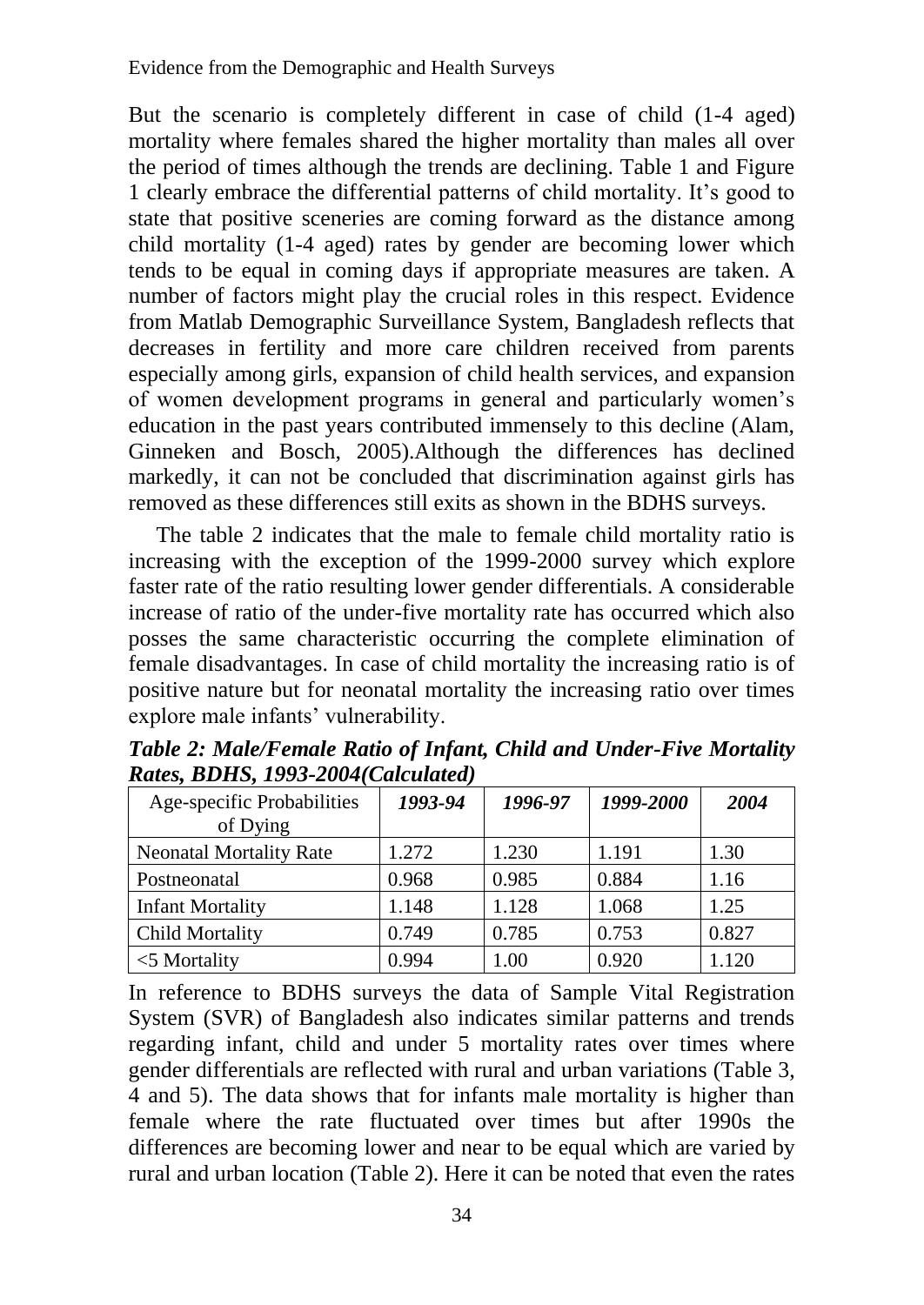over times differed from BDHS survey data, the indication especially the trend and patterns regarding gender differentials are almost the same where male shared higher mortality in cases of infant and under 5 aged mortality, but for child mortality female shared the higher mortality than male which needs to be explored to find out the reason.

| Year |             | <b>National</b> |               |             | <b>Rural</b> |               |             | <b>Urban</b> |               |
|------|-------------|-----------------|---------------|-------------|--------------|---------------|-------------|--------------|---------------|
|      | <b>Both</b> | <b>Male</b>     | <b>Female</b> | <b>Both</b> | <b>Male</b>  | <b>Female</b> | <b>Both</b> | <b>Male</b>  | <b>Female</b> |
| 1981 | 111         | 113             | 109           | 112         | 114          | 111           | 99          | 105          | 93            |
| 1983 | 117         | 119             | 116           | 121         | 121          | 121           | 99          | 107          | 91            |
| 1984 | 119         | 130             | 108           | 122         | 133          | 110           | 102         | 104          | 97            |
| 1985 | 112         | 114             | 109           | 113         | 115          | 112           | 99          | 109          | 87            |
| 1986 | 116         | 122             | 111           | 118         | 123          | 112           | 101         | 104          | 97            |
| 1987 | 113         | 120             | 105           | 115         | 122          | 107           | 95          | 102          | 87            |
| 1989 | 102         | 104             | 99            | 103         | 106          | 101           | 86          | 92           | 81            |
| 1990 | 94          | 98              | 91            | 97          | 101          | 93            | 71          | 73           | 68            |
| 1995 | 71          | 73              | 70            | 78          | 80           | 76            | 53          | 55           | 52            |
| 2000 | 58          | 59              | 57            | 62          | 63           | 62            | 44          | 45           | 43            |
| 2003 | 53          | 55              | 51            | 57          | 59           | 55            | 40          | 42           | 37            |

*Table 3: Infant Mortality Rate per 1000 Live Births by Sex and Locality, 1981-2003 (BBS, 2006)*

*Table 4: Child Death Rate (1-4 years) per 1000 Live Births by Sex and Locality, 1981-2003(BBS, 2006)*

|      |             | <b>National</b> |        |             | Rural |        | Urban       |      |        |  |
|------|-------------|-----------------|--------|-------------|-------|--------|-------------|------|--------|--|
| Year | <b>Both</b> | Male            | Female | <b>Both</b> | Male  | Female | <b>Both</b> | Male | Female |  |
| 1983 | 23.8        | 25.5            | 22.0   | 26.2        | 27.8  | 24.5   | 10.5        | 12.7 | 8.3    |  |
| 1984 | 17.1        | 14.1            | 19.8   | 17.8        | 15.0  | 20.8   | 10.5        | 9.4  | 11.7   |  |
| 1986 | 13.7        | 13.1            | 14.5   | 14.1        | 13.4  | 14.9   | 9.9         | 9.9  | 10.6   |  |
| 1987 | 13.5        | 11.9            | 15.1   | 13.9        | 12.3  | 15.8   | 8.9         | 8.9  | 8.9    |  |
| 1989 | 13.7        | 13.2            | 14.1   | 14.3        | 13.9  | 16.7   | 8.6         | 8.3  | 8.8    |  |
| 1990 | 14.2        | 13.4            | 14.8   | 15.0        | 14.2  | 15.7   | 8.3         | 8.5  | 8.2    |  |
| 1995 | 12.0        | 12.7            | 12.2   | 12.3        | 12.3  | 13.0   | 7.7         | 8.0  | 7.5    |  |
| 2000 | 4.2         | 4.0             | 4.7    | 4.5         | 4.2   | 5.0    | 3.8         | 3.6  | 4.4    |  |
| 2003 | 4.6         | 5.1             | 4.3    | 4.7         | 5.0   | 4.6    | 4.4         | 5.4  | 3.4    |  |

*Table 5: Probability of Dying by Age 5 per 1000 Live Births by Sex and Locality, 1981-2003(BBS, 2006)*

|      | National    |      |                      | Kural |               | Jrban |      |        |  |
|------|-------------|------|----------------------|-------|---------------|-------|------|--------|--|
| Year | <b>Both</b> | Male | Female   Both   Male |       | Female   Both |       | Male | Female |  |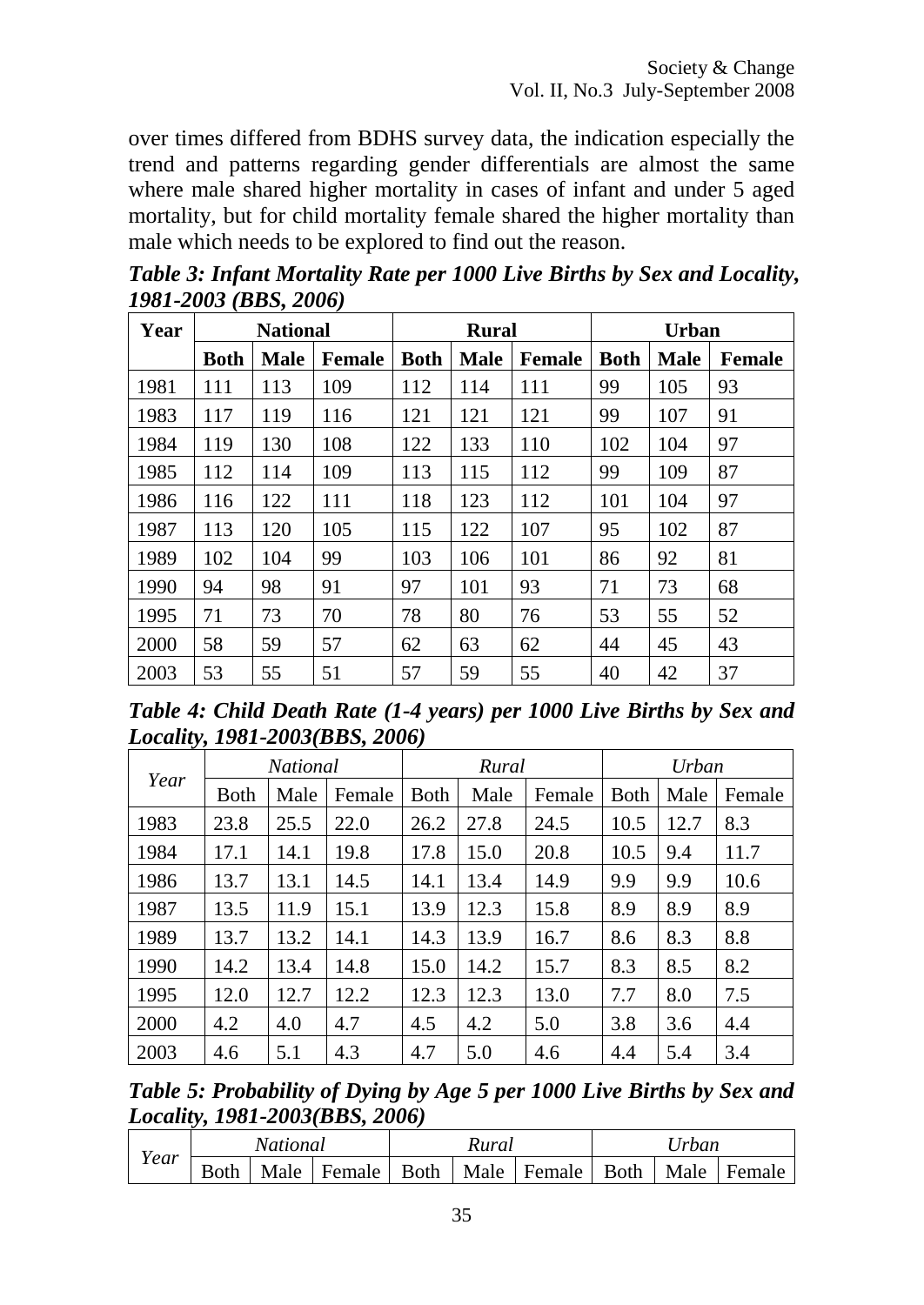Evidence from the Demographic and Health Surveys

| 1983 | 220 | 229 | 211 | 232 | 240 | 225 | 147 | 166 | 128 |
|------|-----|-----|-----|-----|-----|-----|-----|-----|-----|
| 1984 | 188 | 190 | 186 | 193 | 194 | 193 | 142 | 156 | 128 |
| 1986 | 169 | 173 | 165 | 174 | 178 | 170 | 124 | 129 | 123 |
| 1987 | 168 | 171 | 165 | 173 | 175 | 170 | 126 | 135 | 118 |
| 1989 | 151 | 154 | 149 | 168 | 160 | 155 | 100 | 103 | 96  |
| 1990 | 151 | 154 | 149 | 158 | 160 | 155 | 100 | 103 | 96  |
| 1995 | 125 | 128 | 121 | 150 | 133 | 128 | 83  | 85  | 81  |
| 2000 | 84  | 86  | 84  | 90  | 91  | 89  | 55  | 56  | 54  |
| 2003 | 78  | 82  | 74  | 81  | 84  | 78  | 55  | 58  | 52  |

For SVR data (Table 3, 4 and 5) it has been found that rural-urban location is one of the important determents for the variation of the infant, child and under 5 age mortality based on gender in Bangladesh. BDHS data also reflects the variations of the mortality which are not only based on rural urban location but also on the level of education, wealth index and mother's age at birth which are shown here as Table 5,6,7 and Figure-3.

BDHS data in Table 6 clearly reflects that rural area mostly poses the higher mortality than urban area which is applicable for infant, Child and under-five aged mortality in Bangladesh. Only infant mortality is similar in rural and urban area, according to BDHS-2004 which indicates significant improvement. But for other cases the differentials are still existed although the trends are positively declining over times.

Table 7 explores BDHS data of 1993-94 and 2004 where the level of education of mother is positively related to the incidence of mortality in Bangladesh. The data shows that the occurrences of the higher mortality always prevailed among mother with no or lower level of education. It can be argued that to eliminate the gender differentials in mortality can be effective by improving appropriate education of parents so that they will be more concerned about and to be aware to care their kids at their childhood.

| Dunguutsh of Kurut-Croun wealton, DD119 (1779-2007)                       |      |            |              |      |          |                   |            |      |      |          |  |
|---------------------------------------------------------------------------|------|------------|--------------|------|----------|-------------------|------------|------|------|----------|--|
| <b>BDHS</b>                                                               |      |            | <b>Rural</b> |      |          | <b>Urban</b>      |            |      |      |          |  |
| <b>Surveys</b>                                                            | NN   | <b>PNN</b> | IM           | CH   | $\leq 5$ | NN                | <b>PNN</b> | IM   | CH   | $\leq$ 5 |  |
| 1993-94                                                                   | 65.5 | 37.1       | 102.6        | 56.4 | 153.2    | <sup>1</sup> 43.7 | 137.2      | 80.9 | 36.3 | 114.3    |  |
| 1996-97                                                                   | 56.0 | 35.2       | 91.2         | 43.7 | 130.9    | 40.6              | 32.1       | 72.7 | 25.3 | 96.2     |  |
| 1999-2000                                                                 | 52.0 | 28.6       | 80.7         | 34.8 | 112.6    | 42.1              | 32.4       | 74.5 | 24.1 | 96.7     |  |
| 2004                                                                      | 47   | 26         | 72           | 27   | 98       | 44                | 28         | 72   | 21   | 92       |  |
| $ NN=Neonatal, PNN=Post Neonatal, IM=Infant, CH=Child, \leq M=Under Five$ |      |            |              |      |          |                   |            |      |      |          |  |
| <b>Aged Mortality</b>                                                     |      |            |              |      |          |                   |            |      |      |          |  |

*Table 6: Differentials in Infant, Child and Under 5 Mortality in Bangladesh by Rural-Urban location, BDHS (1993-2004)*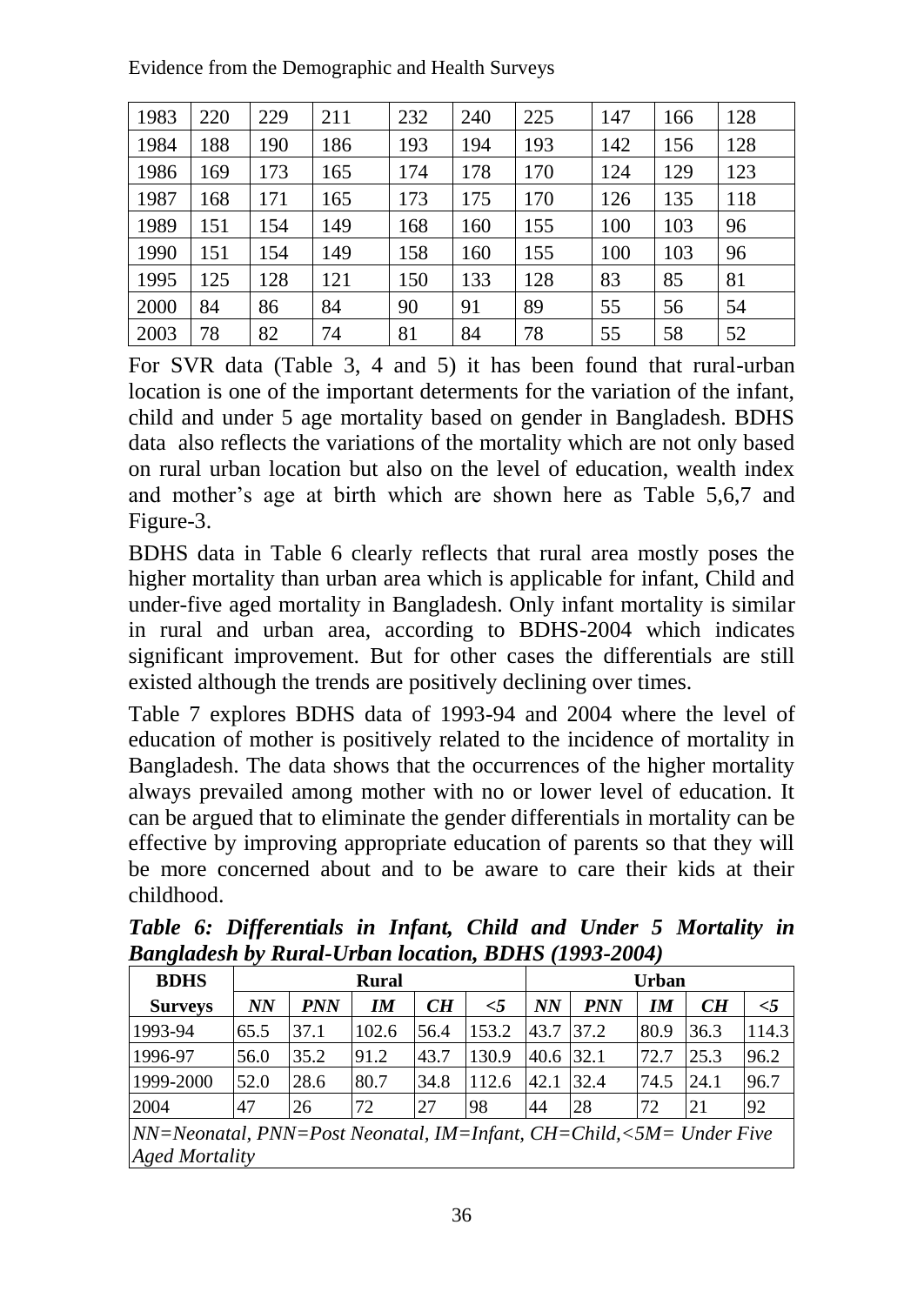| ີ<br>Education |      | <b>BDHS</b> 1993-94 |       |      | <b>BDHS 2004</b> |    |            |    |    |          |
|----------------|------|---------------------|-------|------|------------------|----|------------|----|----|----------|
| Levels         | NN   | <b>PNN</b>          | IM    | CH   | $\leq$ 5         | NN | <b>PNN</b> | IM | CH | $\leq$ 5 |
| No Education   | 70.9 | 42.4                | 113.3 | 64.4 | 170.4            | 51 | 30         | 81 | 35 | 121      |
| Primary        | 56.0 | 36.6                | 92.6  | 45.5 | 133.9            | 44 | 26         | 70 | 18 | 98       |
| Incomplete     |      |                     |       |      |                  |    |            |    |    |          |
| Primary        | 55.0 | 26.7                | 81.7  | 25.8 | 105.4            | 51 | 32         | 82 | 15 | 97       |
| Complete       |      |                     |       |      |                  |    |            |    |    |          |
| Secondary+     | 40.9 | 16.7                | 57.5  | 34.7 | 90.2             | 35 | 22         | 57 | 14 | 72       |

*Table 7: Differentials in Infant, Child and Under 5 Mortality in Bangladesh by the level of Mother's Education*

*NN = Neonatal, PNN = Post Neonatal, IM = Infant, CH = Child,<5M = Under Five Aged Mortality*

*Figure 3: Differentials in Infant and Childhood Mortality in Bangladesh by Wealth Index,BDHS,2004*



In BDHS survey 2004 the wealth index for the first time had been used to measure the mortality occurrences in Bangladesh. The findings showed that the highest infant, child and under 5 aged mortality in Bangladesh belong to the lowest wealth index (Table 6).Moreover, mother's age at birth also an important determinants regarding mortality over times. The study reports that age at birth below 20 years and the age between 30-39 years are in the risk of higher infant, child and under 5 aged mortality (Table 8).Other factors are also can be related here. For example, child survival is closely linked to the timing, spacing and number of births and to the reproductive health of mothers. Early, late, numerous and closely spaced pregnancies are, major contributors to high infant and child mortality and morbidity rates, especially where health-care facilities are scarce (United Nations, 1995; Koeing et al, 1990).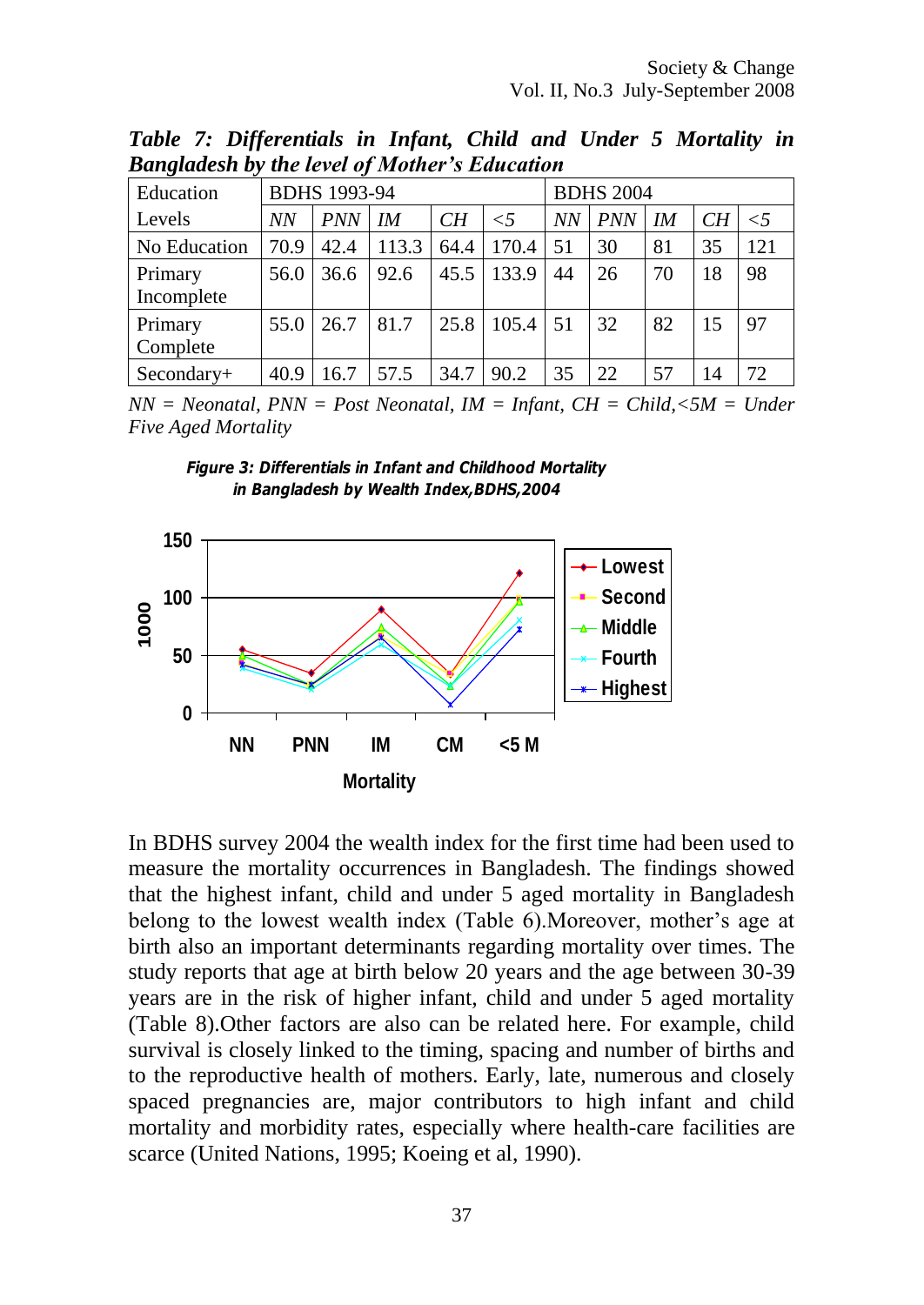| Mother's Age                                                                          | <b>BDHS1993-94</b> |            |        |      |           |           | <b>BDHS 2004</b> |    |    |       |  |
|---------------------------------------------------------------------------------------|--------------------|------------|--------|------|-----------|-----------|------------------|----|----|-------|--|
| at Birth                                                                              | <b>NN</b>          | <b>PNN</b> | $I\!M$ | CH   | $\leq$ 5  | <b>NN</b> | <i>PNN</i>       | IM | CH | $<$ 5 |  |
| $<$ 20                                                                                | 81.3               | 38.5       | 119.9  | 50.6 | 164.<br>4 | 58        | 28               | 86 | 22 | 106   |  |
| $20 - 29$                                                                             | 55.7               | 33.5       | 39.2   | 55.9 | 140.      | 37        | 23               | 60 | 25 | 84    |  |
| 30-39                                                                                 | 57.0               | 43.2       | 100.2  | 56.1 | 150.<br>h | 48        | 34               | 83 | 35 | 115   |  |
| NN=Neonatal, PNN=Post Neonatal, IM=Infant, CH=Child,<5M= Under Five Aged<br>Mortality |                    |            |        |      |           |           |                  |    |    |       |  |

*Table 8: Differentials in Infant, Child and Under 5 Mortality in Bangladesh by Mother's Age at Birth*

However, studies report that Bangladesh is quite successful to reduce infant, child and under 5 aged mortality over times. In compare with neighboring countries as well as other regions it has been reflected that Bangladesh has successfully reduced infant and child mortality which are quite impressive while women are currently sharing higher life expectancy at birth than male which was just opposite a decade ago. It can be argued that socio-economic development as well as women's empowerment and better caring to female child played here the crucial role. It's also good to note that the sate of under-five aged mortality in Bangladesh is just equal for both male and female children where other South Asian countries like India, Pakistan and Nepal shared the variation posing higher female mortality (Table 9).

*Table 9: Mortality Indicators in the South Central Asia in Reference to World and Other Regions, UNFPA, 2005*

| <b>Region/Country</b>               | <b>Infant</b><br><b>Morta</b> |                     | <b>Under 5</b><br><b>Mortality</b> | Life<br>Expectancy<br>at Birth |                  |  |
|-------------------------------------|-------------------------------|---------------------|------------------------------------|--------------------------------|------------------|--|
|                                     | lity                          | Mal                 | Fem                                | Mal                            | Femal            |  |
|                                     |                               | $\boldsymbol{\rho}$ | ale                                | $\boldsymbol{\rho}$            | $\boldsymbol{e}$ |  |
| World                               | 55                            | 83                  | 81                                 | 63.7                           | 68.2             |  |
| More Developed<br>Regions           | 8                             | 10                  | 9                                  | 72.2                           | 79.6             |  |
| Less Developed<br>Regions           | 60                            | 91                  | 89                                 | 62.3                           | 65.8             |  |
| <b>Least Developed</b><br>Countries | 94                            | 160                 | 149                                | 50.8                           | 52.7             |  |
| Asia                                | 51                            | 68                  | 71                                 | 66.1                           | 70.0             |  |
| South Central<br>Asia               | 65                            | 92                  | 97                                 | 62.4                           | 65.4             |  |
| Bangladesh                          | 54                            | 72                  | 72                                 | 62.8                           | 64.6             |  |
| India                               | 64                            | 90                  | 95                                 | 62.4                           | 65.7             |  |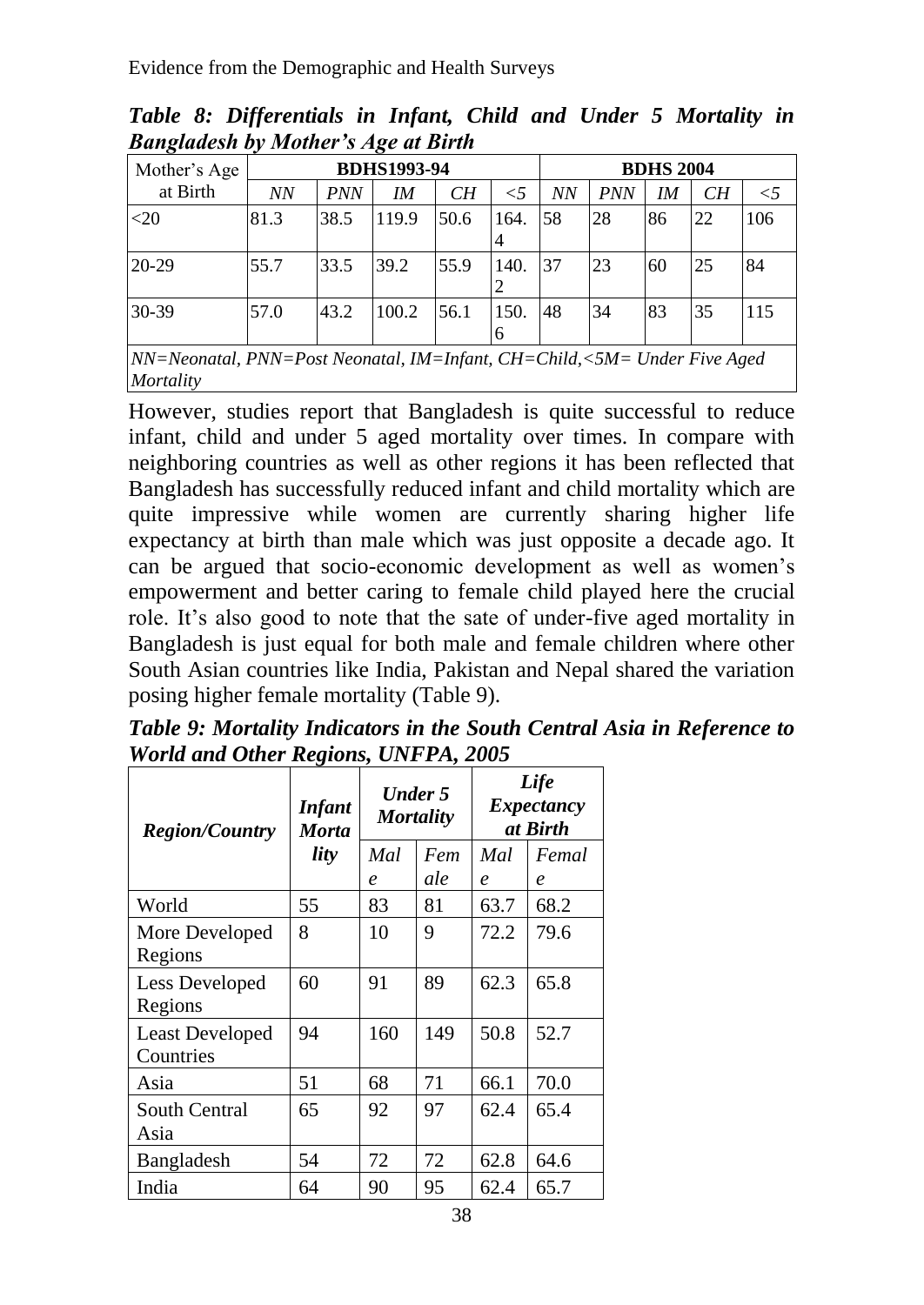| Nepal           | หเ | חו<br>΄ Ο | $Q^{\prime}$ | 62   | 62.9 |
|-----------------|----|-----------|--------------|------|------|
| <b>Pakistan</b> |    |           |              | 63.6 | 64.0 |

*Source: UNFPA, The State of World Population 2005:107,108, 111-112*

From the above discussion it's clear that Bangladesh has successfully reduced infant, child and under-five age mortality with compare to other developing countries, especially those in South Asia but the gender imbalances regarding mortality still exist which are showed in the Demographic and Health Surveys (1993-2004).There is no doubt that higher female child mortality is the evidence of wider economic and social realities that assign a higher value to boys rather than to girls**.** In this regard, state policy can assist to reduce gender bias or differentials in mortality. Free access to health care, nutrition and other facilities can help to improve girls' disadvantages girls. Similarly, acceleration of female education and employment can improve the situation of young women which will affect on infant and child mortality. There is considerable evidence that women's education and literacy tend to reduce the mortality rates of children. For example, a study(Hale et al,2006) indicates that infant and child mortality rates are significantly lower in the Maternal and Child Health-Family Planning (MCH-FP) area of Matlab, Bangladesh, than in a comparison to other area even though the two areas are similar in terms of socioeconomic characteristics, but the MCH-FP area provides better maternal and child health and family planning services, resulting in different reproductive patterns, including lower fertility rates and longer intervals between pregnancies. Changes in various reproductive behaviors (such as increased intervals between births, changes in the number of children born, and changes in women's age at childbearing) may be responsible for a portion of observed decreases in infant and child mortality rates. Although the government of Bangladesh is committed to eliminate all forms of discriminations against women and girl child a lot of efforts are needed to be done aiming to reach the millennium development goals by 2015. In this respect NGOs can contribute a great deal in partnership with the Government by implementing different programs to ensure gender equality on the occurrence of the infant and child mortality in Bangladesh. Acceleration of education, accessible and good quality of primary health care services can work as important tools to ensure the disappearance of the existing gender differentials. It's highly positive that Bangladesh is one of only two South Asian countries to have achieved parity in school enrollment for boys and girls. Consolidating and strengthening achievements in on-going interventions are required to accelerate the pace of reduction in mortality. Moreover, exploring interventions are also required to address the contemporary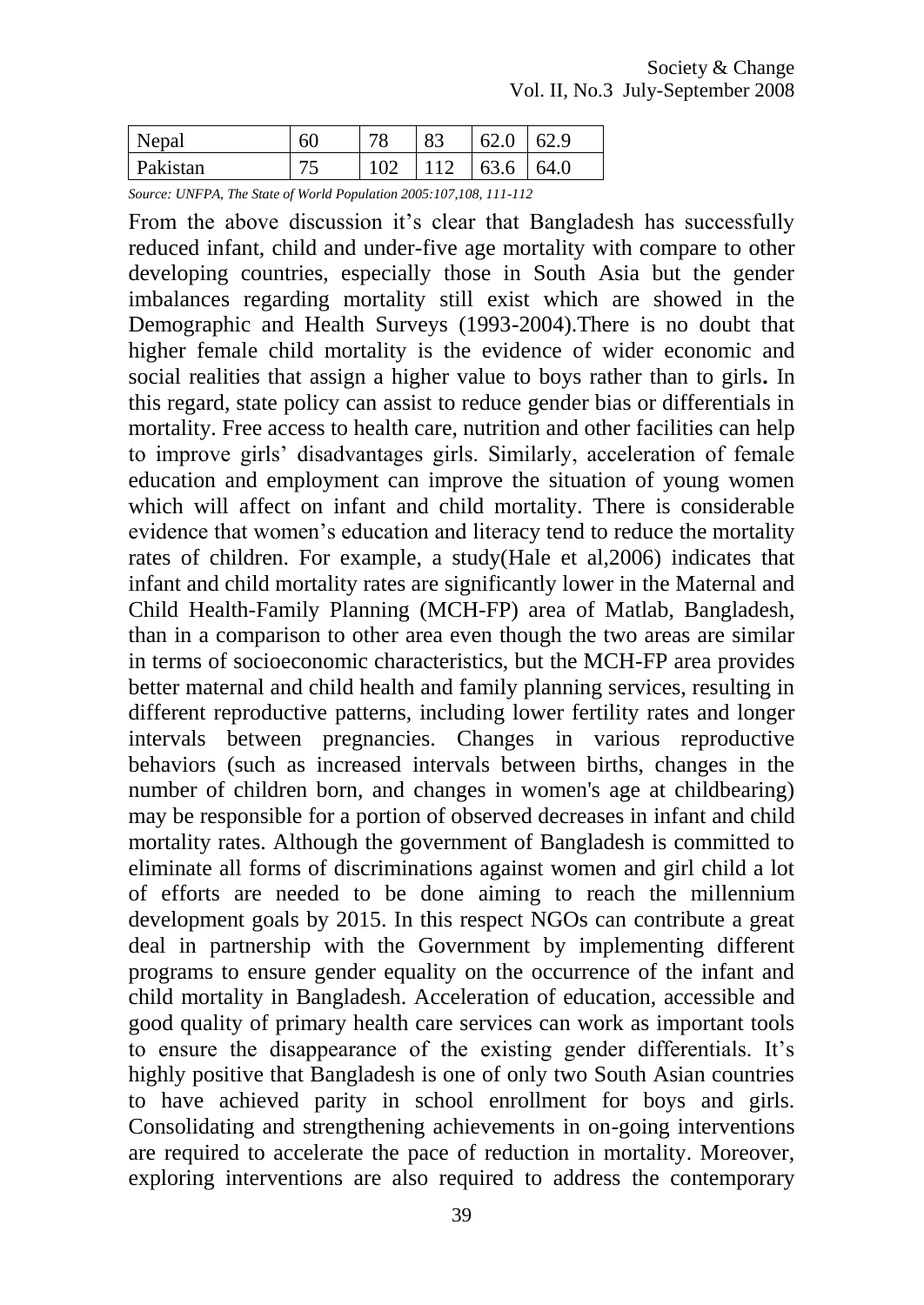Evidence from the Demographic and Health Surveys

causes of infant and childhood mortality. In a whole, changes in social, economic and political statuses of women are needed to eliminate inequalities at all levels and in all areas.

### **Conclusions**

The infant and child mortality rate is a reflection of care, health and nutrition status of children below the age of five years which also indicate the social, cultural, and economic progress in the country. Various determinants are associated with infant and child mortality variation where gender is an important component. An understanding of the mechanisms including trends and patterns and identifications of the factors responsible for gender inequality are needed. In this regard the present study has made an attempt to find out the evidences by analyzing the data of Bangladesh Demographic and Health Surveys (1993-2004).

This study shows although infant and child mortality in Bangladesh is quite high it has significantly reduced over times where the gender differentials are still reflected as a distinct feature especially in female child mortality. The differential is particularly striking in the 1-4 year age group. This is an indicative of the gender-biased behavior which discriminates against female children.

This study also indicates that the male to female child mortality ratio is increasing with the exception of the 1999-2000 survey which explore faster rate of the ratio resulting lower gender differentials. A considerable increase of ratio of the under-five mortality rate has occurred which also posses the same characteristic occurring the complete elimination of female disadvantages.

It can be argued that excess female mortality in childhood is a reflection of wider economic and social realities that assign a higher value to boys than to girls. This indicates that gender differentials in infant and child mortality are associated with cultural values. However, the present study also explores that variations of infant, child and under-five age mortality are reflected on the basis of the variables of geographical location (ruralurban), education as well as income (wealth-index).Here it can be noted that the decrease in gender difference in child mortality may have been influenced by several factors like promotion of child health care services with special focus on girls, women's empowerment as well as better access to education, reducing fertility etc. In this respect, an examination of socio-cultural practices, particularly during the childhood will explain the mechanism through which excessive female mortality is brought about where the evidences based on socio-cultural as well as others can be more explored from the comprehensive analysis of BDHS data in future to adopt effective policy options.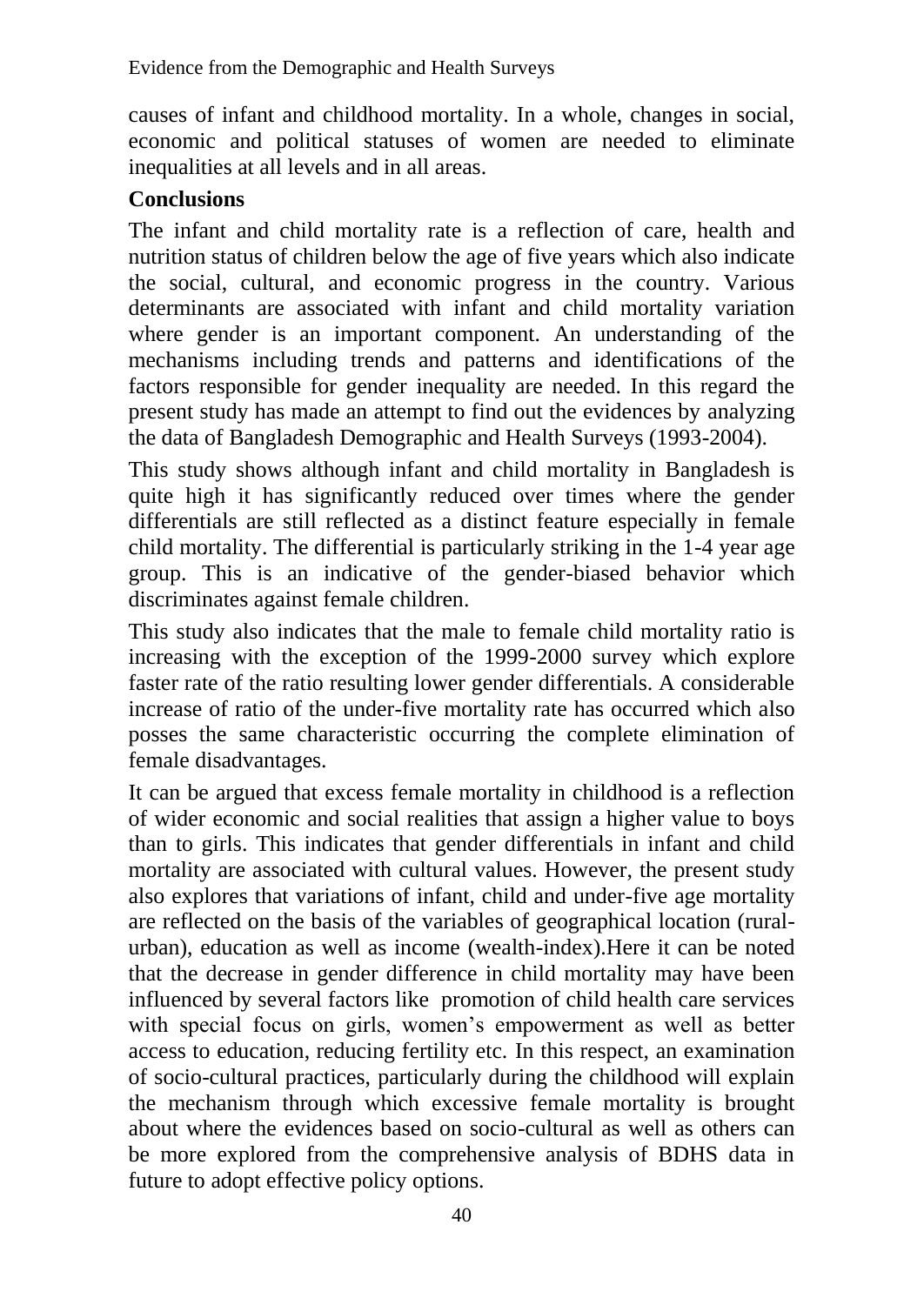Finally as the BDHS data are comprehensive in nature there is therefore a scope to investigate women's household autonomy and authority, which may be linked to longitudinal data on survival of their children as women are often the primary decision-makers regarding child health care, family health and nutrition. In this regard gender mainstreaming should be more focused at all levels where it involves ensuring gender perspectives and attention to the goal of gender equality.

#### *Reference***s**

- 1. Alam, Nurul, Jeroen Van Ginneken and Alinda Bosch. (2005).Decreases in Male and Female Mortality and Missing Women in Bangladesh. CEPED-CICRED-INED Seminar on Female Deficit in Asia: Trends and Perspectives, Singapore, 5-7 December 2005.
- 2. Bairagi, R.(1980). 'Is Income the Only Constraint on Child Nutrition in Rural Bangladesh?' *Bulletin of the World Health Organization*, 58(5):767-772.
- *3.* Bangladesh Bureau of Statistics (BBS). (2006).Report on Sample Vital Registration System 2003*.*Dhaka: Ministry of Planning, Government of the People's Republic of Bangladesh.
- 4. Bangladesh Bureau of Statistics (BBS). (2000).Report of Sample Vital Registration System 1997 & 1998. Dhaka: Ministry of Planning, Government of Bangladesh.
- 5. Bhuiya, Abbas and Kim Streetfield. (1991). Mother's Education and Survival of Female Children in a Rural Area of Bangladesh. *Population Studies*, 45: 253-264.
- 6. Caldwell, John C.(1989). Routes to Low Mortality in Poor Countries. In John C. Caldwell and Gini Stantow(Ed.), Selected Readings in the Cultural, Social and Behavioural Determinants of Health (pp.1-46). Health Transition Series No.1,. Canberra: The Australian National University.
- *7.* Chen, Lincoln, C, Emadul Huq and Stan D'Souza. (1981). Sex Bias in the Family Allocation of Food and Health Care in Rural Bangladesh. *Population and Development Review*, 7(1): 55-70.
- 8. Datta, K. B (ed.). (2002). Dynamics of Gender Planning and Population: Issues and Challenges. New Delhi: Akansha Publishing House.
- 9. Government of Bangladesh and the United Nations. (2005).Millennium Development Goals: The Bangladesh Progress Report.
- 10. Hale, Lauren, Julie DaVanzo, Abdur Razzaque, and Mizanur Raman. (2006). Why are Infant and Child Mortality Rates Lower in the MCH-FP Area of Matlab, Bangladesh? *Studies in Family Planning*, 37(4), 269-280.
- 11. Huq, M.N. and J. Cleland (1990). The Bangladesh Fertility Survey (Main Report), Dhaka: National Institute of Population Research and Training.
- 12. International Center for Diarrhoeal Disease Research' Bangladesh (ICDDR'B).(2006).Health and Demographic Surveillance System Matlab, Volume 37, Registration of Health and Demographic Events 2004, Scientific Report No.93. Dhaka: ICDDR, B.
- 13. Kabir, M and Amin, Ruhul. (1993).Factors Influencing Child Mortality in Bangladesh and Their Implications for the National Health Programme, *Asia-Pacific Population Journal*, 8( 3), 31-46.
- 14. Kabir, M. and R.I. Chowdhury. (1992). Infant and Child Mortality Levels and Trends: Secondary Analysis of the 1989 BFS Data. Dhaka: National Institute of Population Research and Training.
- 15. Klasen, Stephen, and Claudia Wink. (2002). A turning point in gender bias in mortality? An update on the number of missing women (Data and Perspectives). (Statistical Data Included), *Population and Development Review,* 28(2), 285-312.
- 16. Koneig, Michael A, James F. Phillips, Oona M. Campbell and Stan D'Souza.(1990).Birth Interval and Childhood Mortality in Rural Bangladesh, *Demography*,27(2), 251-265.
- 17. Mishra, Vinod, T. K. Roy, and Robert D. Retherford. (2004). Sex Differentials in Childhood Feeding, Health Care, and Nutritional Status in India, East West Center Working Paper No.113. Honolulu: The East West Center.
- 18. National Institute of Population Research and Training (NIPORT), Mitra and associates, and ORC Macro. (2005).Bangladesh Demographic and Health Survey 2004.Dhaka: Bangladesh and Calverton, Maryland (USA): National Institute of Population Research and Training, Mitra and Associates, and ORC Macro.
- 19. National Institute of Population Research and Training (NIPORT), Mitra and associates, and ORC Macro. (2001).Bangladesh Demographic and Health Survey 1999-2000.Dhaka: Bangladesh and Calverton, Maryland (USA): National Institute of Population Research and Training, Mitra and Associates, and ORC Macro.